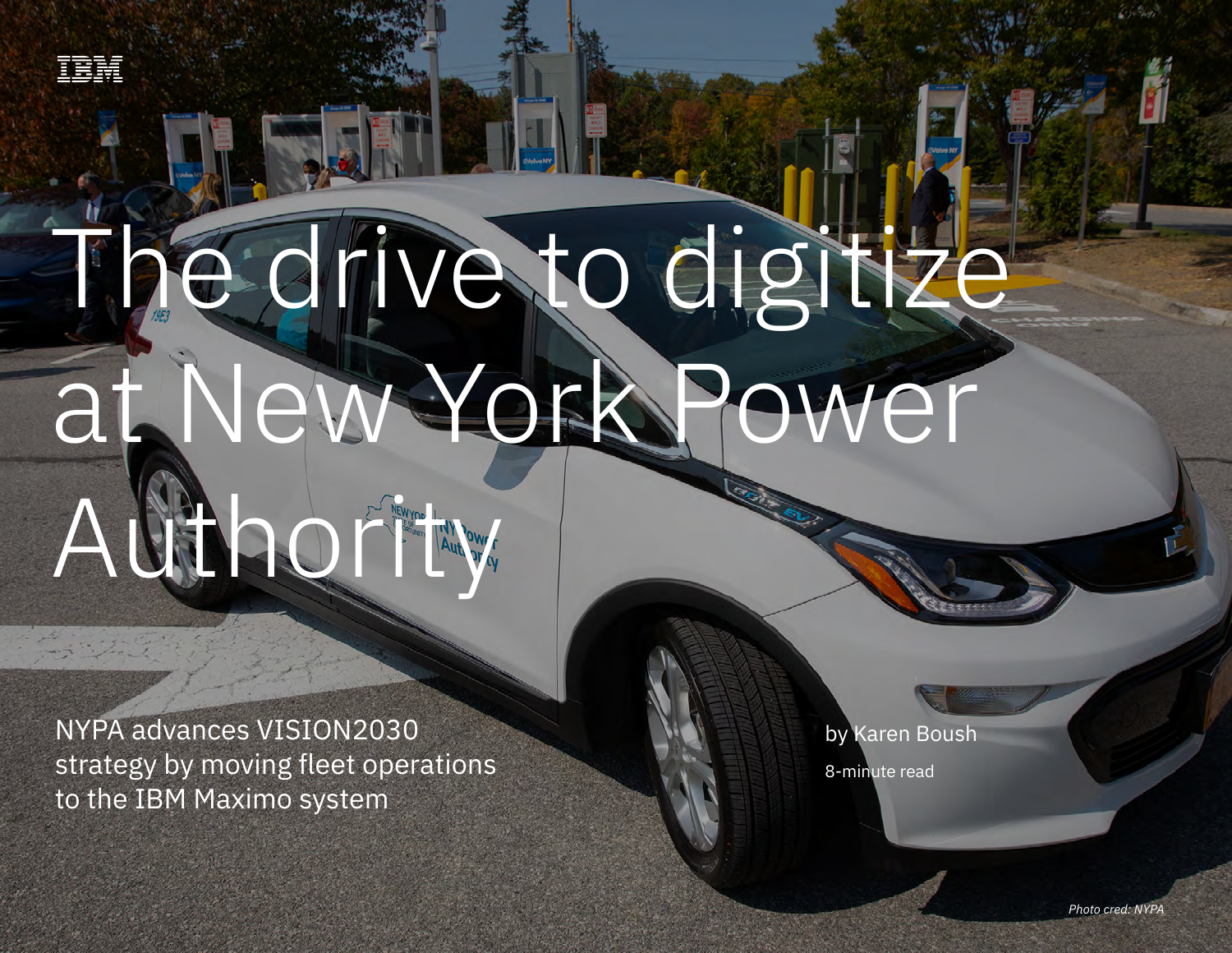he New York Power Authority (NYPA) is the largest state public power organization in the US. The Authority also seeks to become the nation's first fully digital public power utility. This ambitious goal is a foundational pillar of the organization's VISION2030 strategic plan, created to support New York State's aggressive initiatives addressing climate change. VISION2030 provides a roadmap for transforming the state's energy infrastructure to a clean, reliable, resilient and affordable system over the next decade. T



*This bucket truck is one of many heavy-duty vehicles in NYPA's fleet. Photo credit: NYPA*

To support its digital transformation, NYPA unified its asset management system on the [IBM® Maximo®](https://www.ibm.com/products/maximo) offering, a market-leading system for enterprise asset management (EAM).

"We deliver the right information, to the right people, at the right time, with the right technology to support informed decision-making for our asset management system," says Len Caputo, Director of Asset Information at NYPA. "Our IBM Maximo platform is a big piece of that."

NYPA also opened the first-of-its-kind, digitized power asset monitoring and diagnostic center—the Integrated Smart Operations Center (iSOC)—at its headquarters in White Plains, New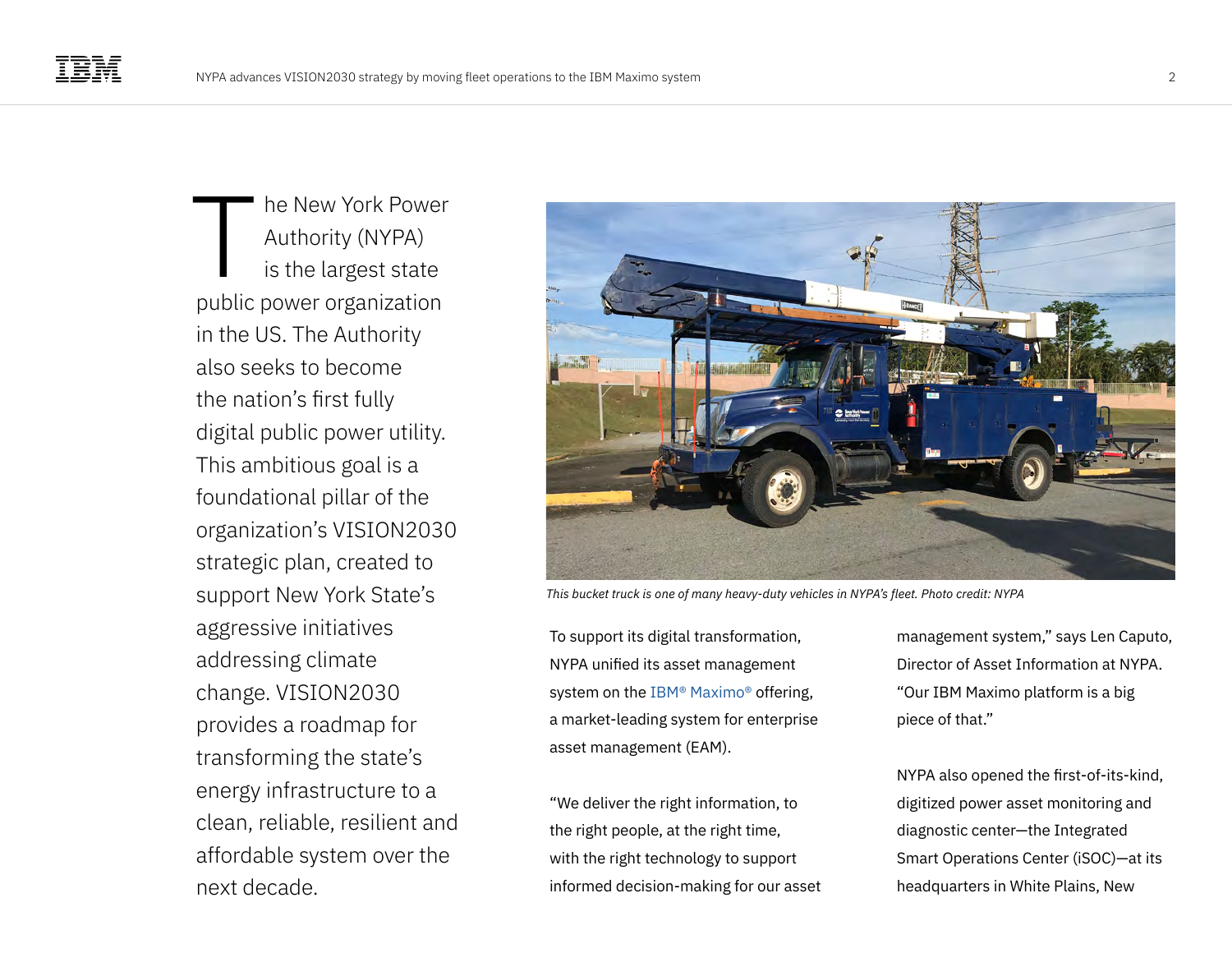" We deliver the right information, to the right people, at the right time, with the right technology to support informed decision-making for our asset management system. Our IBM Maximo platform is a big piece of that."

**Len Caputo**, Director of Asset Information, New York Power Authority



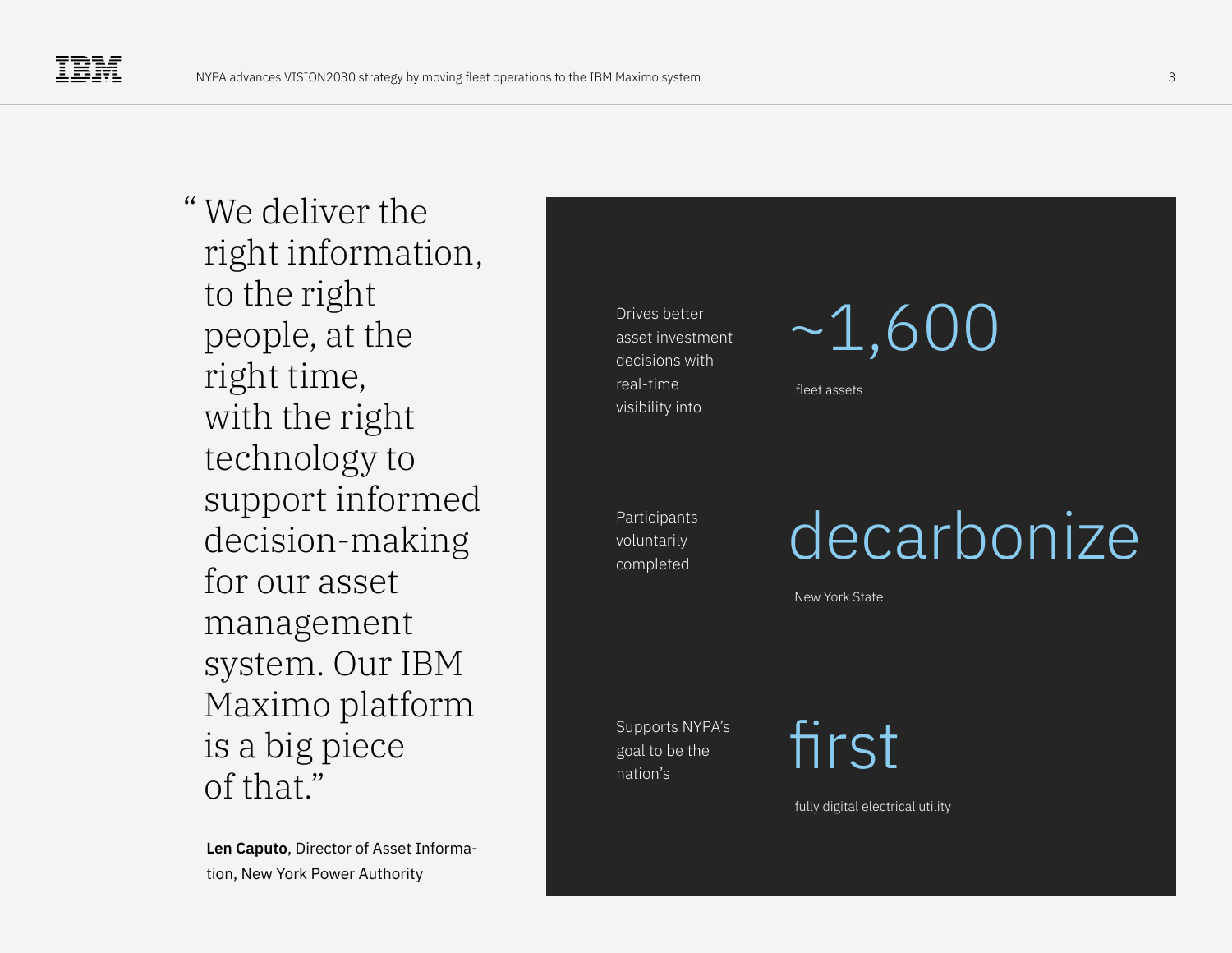York. And NYPA was the first electric utility in North America to earn the International Organization for Standardization (ISO) 55001 certification, the global benchmark for superior asset management.

"Attaining ISO 55001 certification was a significant accomplishment for all of us here at NYPA," says Brian Liu, NYPA's Director of Asset Strategy. "It is something that we are extremely proud of."

NYPA already used several Maximo solutions—including the Assets, Inventory, Planning, Preventive Maintenance and Work Order modules—

to help manage its generation and transmission operations. It also tightly integrated these modules with its SAP ERP and other core applications. The system provided NYPA with a comprehensive view of approximately 60,000 power generation and transmission assets, their conditions and locations, and associated work processes, helping ensure optimal planning, control, audit and compliance.

However, the Fleet Department still used separate, standalone software for fleet management, preventing cross-organizational visibility into vehicle information. NYPA has a myriad of vehicles, including bucket

and other trucks for utility linework, heavy equipment such as cranes for plant maintenance, and cars, including electric vehicles, for business use. Whether planning ahead or quickly responding to unexpected work, employees across the organization needed uniform, real-time visibility into vehicle status and history, such as which vehicles are available for jobs, and which are already in use or in the shop.

To ensure business continuity and efficiency—and keep customers satisfied—NYPA leaders prioritized the department's fleet management migration onto the Maximo solution.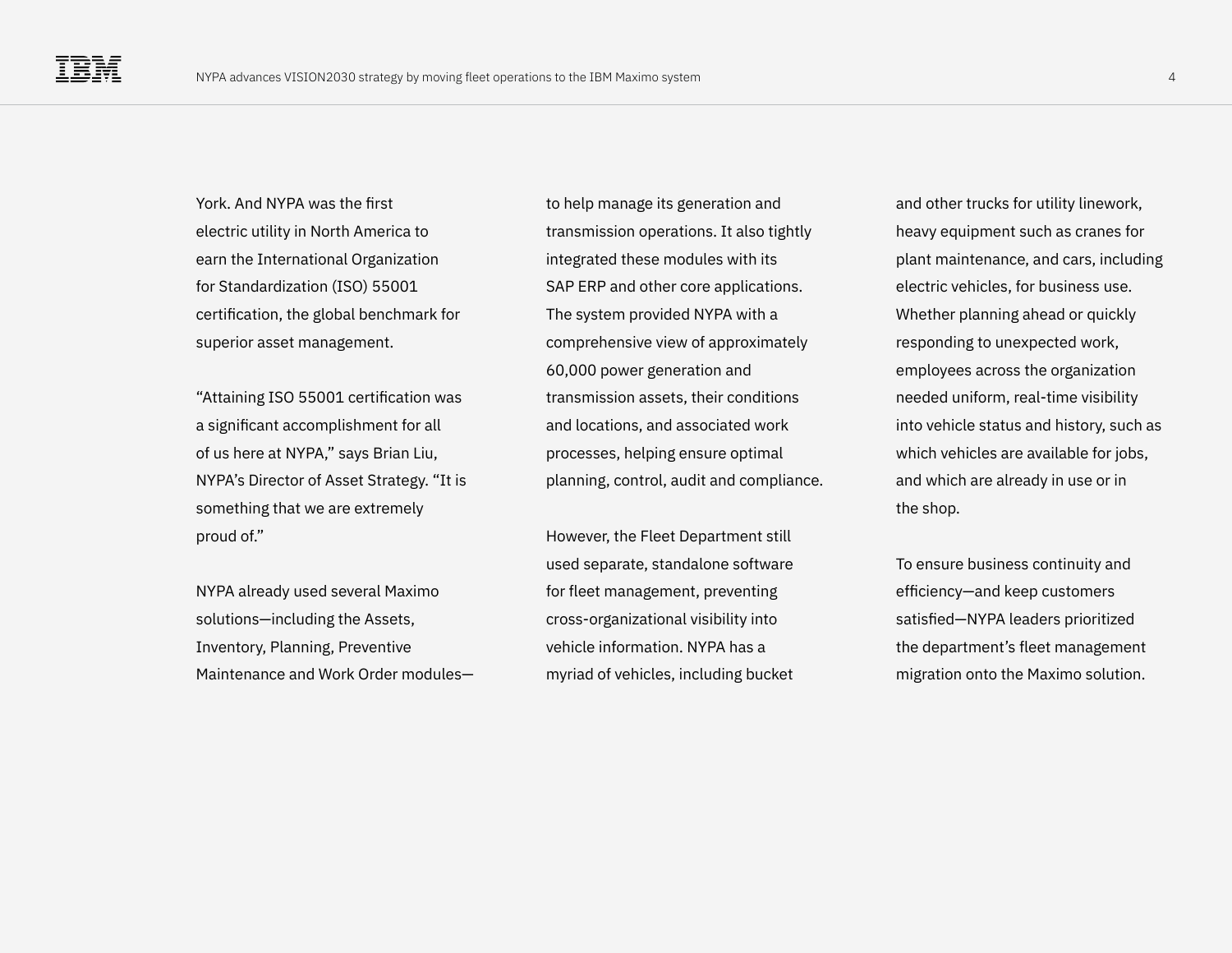### Forging ahead during the pandemic

NYPA turned to IBM Business Partner Starboard Consulting, LLC to help integrate the IBM Maximo for Transportation module. The Authority enjoys a long-standing relationship with Starboard, which currently provides NYPA with comprehensive Maximo support and enhancements. Recent work includes a major upgrade to Maximo Asset Management version 7.6 software and expanding the solution footprint across the organization.

Caputo and his team appreciate the Starboard consultants' in-depth understanding of NYPA operations and their outstanding customer service. "As we often say, we like to maximize



*NYPA has more than 1,000 vehicles in its fleet, including over 300 hybrid electric, plug-in hybrid electric and all-electric vehicles. Photo credit: NYPA* 

our use of Maximo," says Caputo. "Starboard has been front and center in helping us move that along, both from a technology standpoint, as well as understanding how Maximo can best support our business."

Lani Trotter, Functional Analyst at Starboard, took the lead on the Maximo for Transportation project. "NYPA is a focused, dedicated Maximo user, and over time its asset management practices have been formed and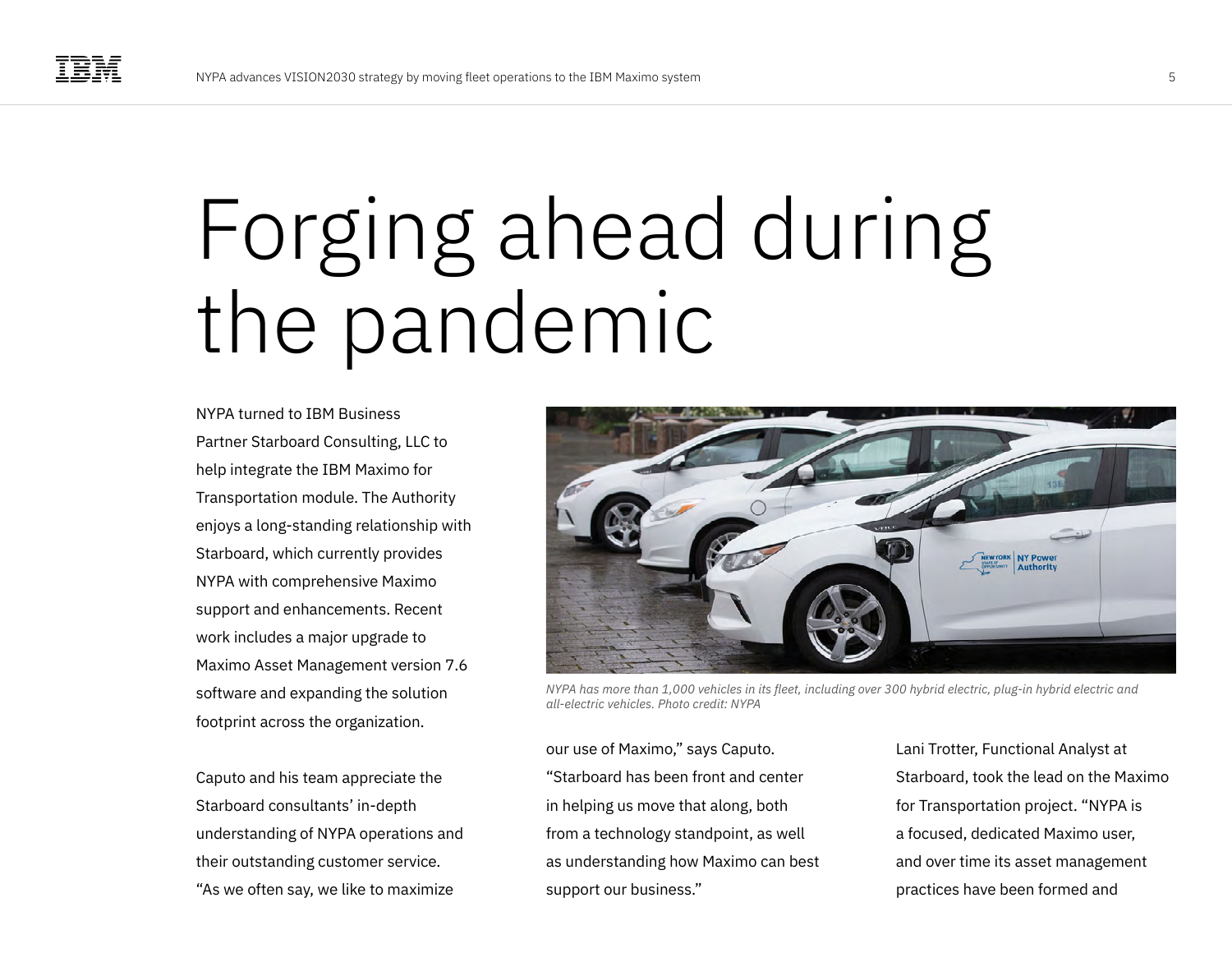implemented within the Maximo framework," she explains. "It was time to bring Fleet data, practices and processes onto the system."

The Starboard team worked onsite at NYPA to help define the solution requirements and begin development. However, during the initial months of the COVID-19 pandemic, the organization put the project on hold to prioritize employee health and safety. When the project started back up, stakeholders met virtually and worked cohesively to ensure a smooth transition from the old to the new system.

"As the COVID-19 pandemic caused a delay, we utilized the time we had to extend our UAT [user acceptance testing], and more testing was conducted to ensure a smooth transition to implement Maximo," says Raihana Azad, Asset Information Analyst at NYPA and also Project Manager for this implementation.

"This was a great effort by everyone involved. The Starboard team, as well as NYPA's Asset Information, Information Technology and Fleet groups all worked together to ensure success," says George Perry, Technical Training Instructor at NYPA and a member of the Maximo Utility Working Group and Northeast Maximo User Group management teams.

Working with Trotter, Perry organized the solution training and change management for NYPA's 2,300 employees, including in-depth instruction for mechanics and other fleet staff. The endeavor required continuous adaption to the organization's needs. Perry and Trotter had to ensure that training adhered to COVID-19 safety guidelines while also accommodating seasonal operations. The field crew responsible for breaking ice on the Niagara River, for example, was unavailable for several weeks. In the end, Trotter delivered most of the training online, with Perry and Brian Everetts,

NYPA's Fleet System Analyst, conducting some onsite sessions.

Now, employees who need to reserve a vehicle for a job or schedule repair work no longer need to call the Fleet Department to inquire about availability but instead can view real-time information online. "Cross-enterprise visibility into when and where equipment is staged, its repair status, and when it needs preventive maintenance, is key to planning. Equipment availability is key to our success," says Perry.

Employees can also easily view a vehicle's entire chronological history on a single screen, including its preventive maintenance record and associated costs. "Sound asset management requires us to look at the whole-life costs of our assets to determine future investments. Visibility through the Maximo platform really helps us through that process," says Caputo.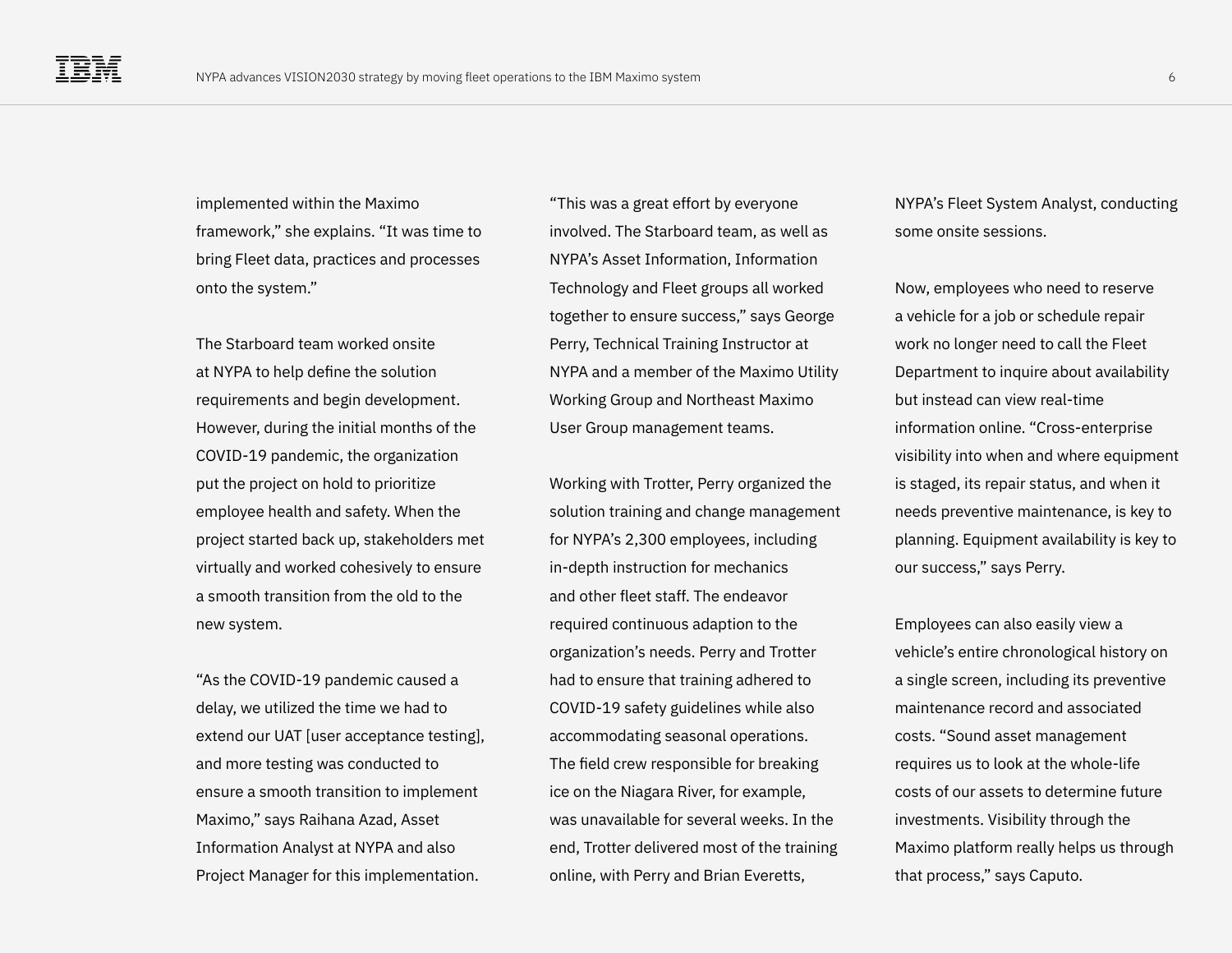### Cross-enterprise visibility and efficiency

With use of the Maximo for Transportation solution, the Fleet Department can help ensure optimal management of approximately 1,600 NYPA vehicles. Using this central source can help reduce operational downtime and cuts costs while boosting worker productivity.

"We wanted to make sure that we implemented standardized business and data processes for the fleet department by using user roles, policies and procedures that have already been established at NYPA's Maximo enterprise level. We leveraged these as the fleet functions were brought over to Maximo," says Azad.



*Photo credit: NYPA*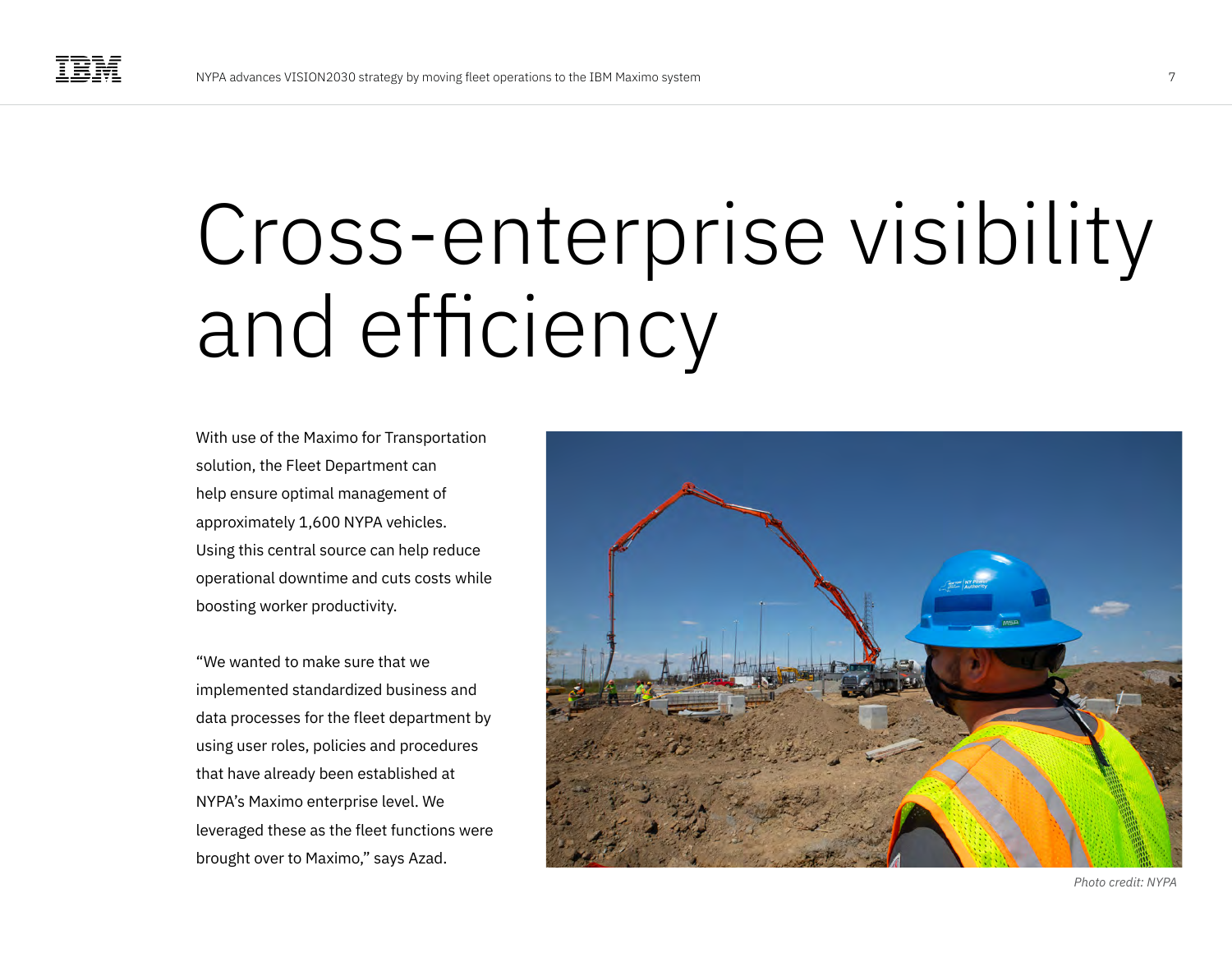This can help NYPA drive customer satisfaction and even help attract new companies to New York State. "The more efficient we can become, the better we can serve our customers," says Caputo.

By integrating fleet management into NYPA's shared EAM system, the Asset Information Group can also effectively advance NYPA's VISION2030 strategy, which includes digitization. In addition, it can more easily identify opportunities for continuous process improvement set forth under ISO 55001.

Caputo and his team have received positive feedback on the transition from those in the Fleet Department as well as senior management. "This would have been a significant implementation at any time. The fact that it was completed during the pandemic is a true testament to Starboard, our Asset Information team and everyone else who worked on the project," Caputo comments.

Cross-enterprise "visibility into when and where equipment is staged, its repair status, and when it needs preventive maintenance, is key to planning. Equipment availability is key to our success."

**George Perry**, Technical Training Instructor, New York Power Authority